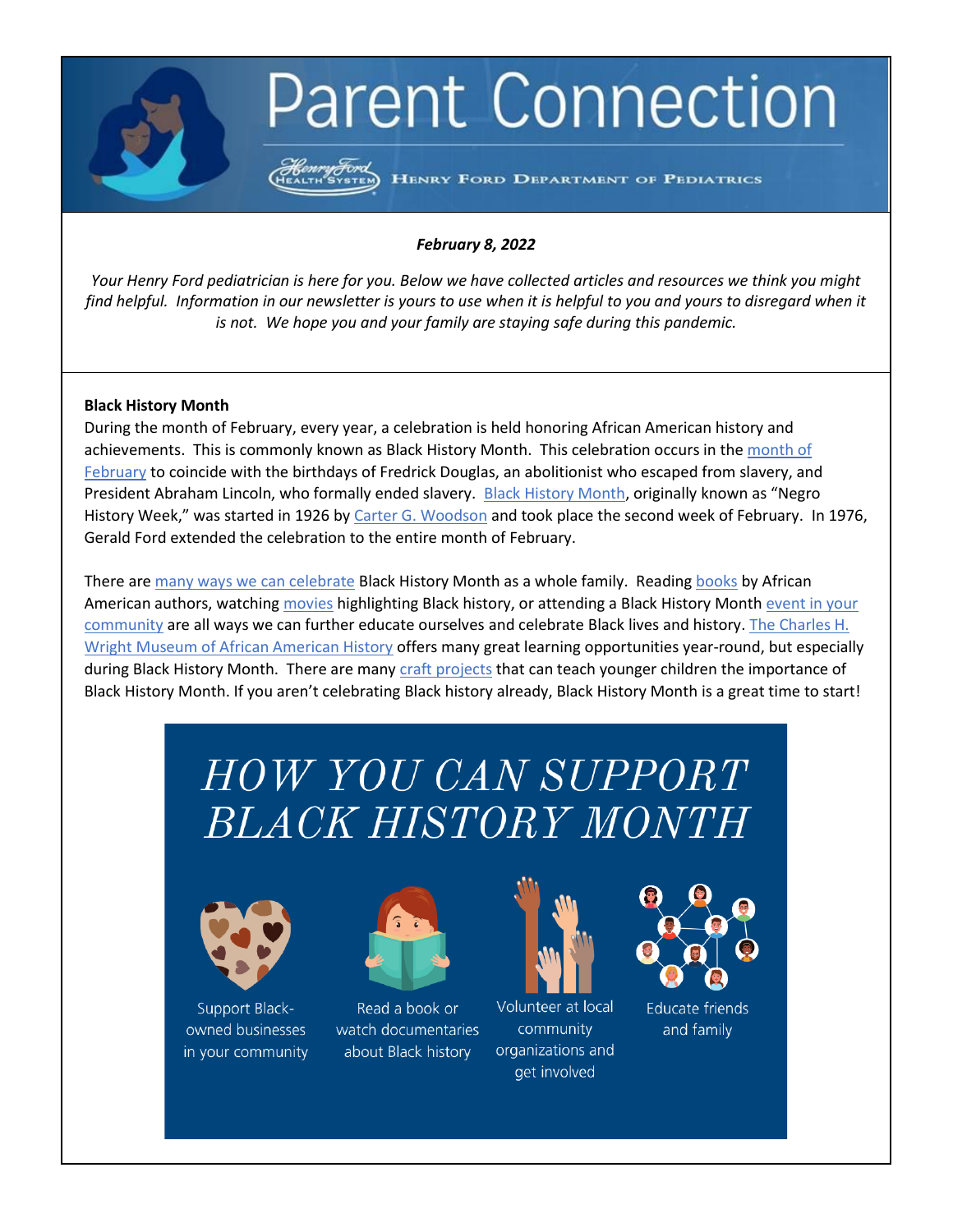### **Teen Dating Violence Awareness Month**

Dating violence can consists of physical, sexual, and/or emotional abuse. One in three teens will experience dating violence before they become an adult. [February is Dating Violence Awareness Month.](https://www.loveisrespect.org/get-involved/tdvam/) The goal of this awareness month is to bring education and advocacy with the hope of ending this type of violence. There are many ways young people and those around them can raise awareness against teen dating violence. Education is one place to start. [Teaching teens what a healthy relationship looks like](https://www.plannedparenthood.org/learn/parents/high-school/what-should-i-teach-my-high-school-aged-teen-about-relationships) can help them to be more aware of the relationships they are in or will be in the future. If they see an example of dating violence on TV or in a movie, discuss what parts of the relationship aren't healthy. Talking to every young person, no matter their gender identity, is also important. Anyone can experience dating violence and making everyone aware can help with prevention.

[Talking openly and honestly](https://www.teendvmonth.org/talk-teen-dating-violence/) with teens about relationships and letting them know that relationships are difficult can help them feel comfortable speaking out when a concern arises. This video fro[m amaze.org](https://amaze.org/tagged/?tag=dating-violence) can help start the conversation surrounding teen dating violence. Giving teens the tools to have conversations about teen dating violence and relationships can help them be a positive influence on their peers and help them have healthy relationships throughout their lives.

### **Pandemic Stress and Regression**

If you have noticed your child regressing (potty accidents, temper tantrums in teenagers) it may be a side effect of the pandemic. [Some regression is a normal](https://www.unicef.org/parenting/child-development/what-is-childhood-regression) part of childhood development. Children learn to be more independent and then demand greater assistance. Children may be testing the adults in their lives to make sure they are still present and supportive. If you've been noticing more regressive behavior, the [stress and disruption](https://www.webmd.com/lung/news/20200715/pandemic-causing-kids-to-regress-experts-say)  [of the pandemic](https://www.webmd.com/lung/news/20200715/pandemic-causing-kids-to-regress-experts-say) may be the cause. Helping children through normal or stress related regression may not be that difficult. Provide love and [support,](https://www.unitypoint.org/livewell/article.aspx?id=6984368d-4325-4a59-bda4-58b95909b740) helping them as needed. If your child is old enough, talk to them about how they feel and the support they want. Remember that any major changes or stressors, even good ones, can cause regression. But, if any of your child's behaviors are concerning, please reach out to your pediatrician.

#### **When Will the Pandemic End?**

As we come upon two years of the COVID-19 pandemic, the question on everyone's mind is when and how it will end. The hard answer is that no one can tell us when the pandemic will end. This past month has seen surges of th[e Omicron variant.](https://www.henryford.com/blog/2022/01/omicron-variant) Hospital workers have been exhausted and overwhelmed with patients, and everyone is tired and stressed. But there could be a glimmer of light at the end of the tunnel.

It is possible that the Omicron surge peak has passed as cases are decreasing. But it doesn't necessarily mean the pandemic will end. There are likely to be more variants, and no one can be sure exactly how the pandemic will end. But [here are two scenarios](https://www.henryford.com/blog/2022/01/when-will-the-covid-pandemic-end) that could play out.

So, where do we go from here? You might be sick of hearing it, but right now, the best thing you can do is get vaccinated and [boosted.](https://www.henryford.com/blog/2022/01/booster-shots) Mask up in public places. Get tested if you have [symptoms](https://www.henryford.com/blog/2022/01/regaining-sense-of-smell-and-taste-after-covid)—and encourage your friends and family to do the same.

# **Valentine's Day Crafts**

While we're all stuck inside due to cold weather and snowstorms, one way to break up the time is to do some [Valentine's Day crafts](https://www.purewow.com/family/valentines-crafts-for-kids). These [cute crafts](https://www.thebump.com/a/valentines-crafts-for-kids) will both occupy kids and provide decorations for the holiday. If your kids need valentines to pass out at school, these [homemade ones](https://www.artbarblog.com/valentines-made-by-hand-24-ideas/) should do the trick.